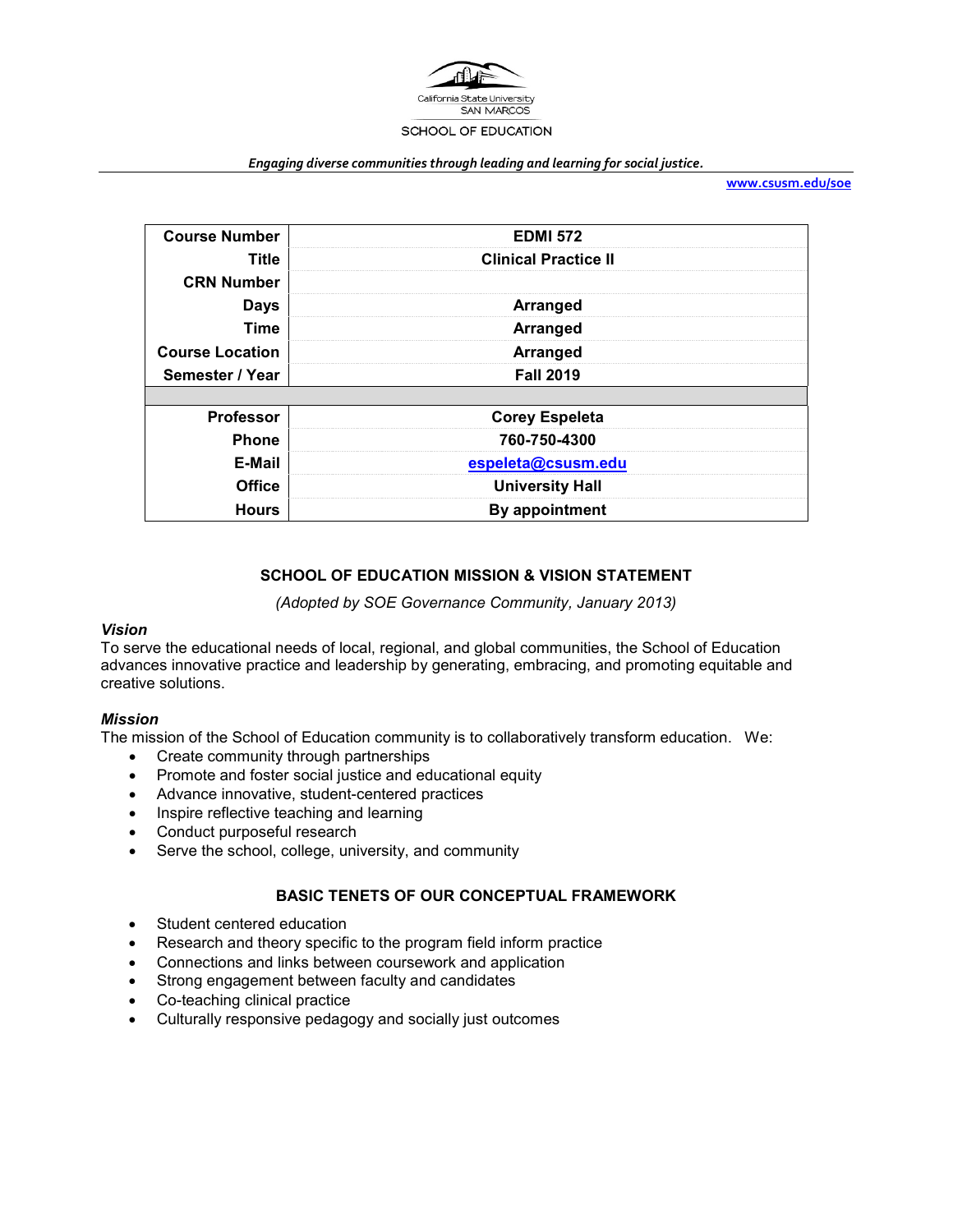# **TABLE OF CONTENTS**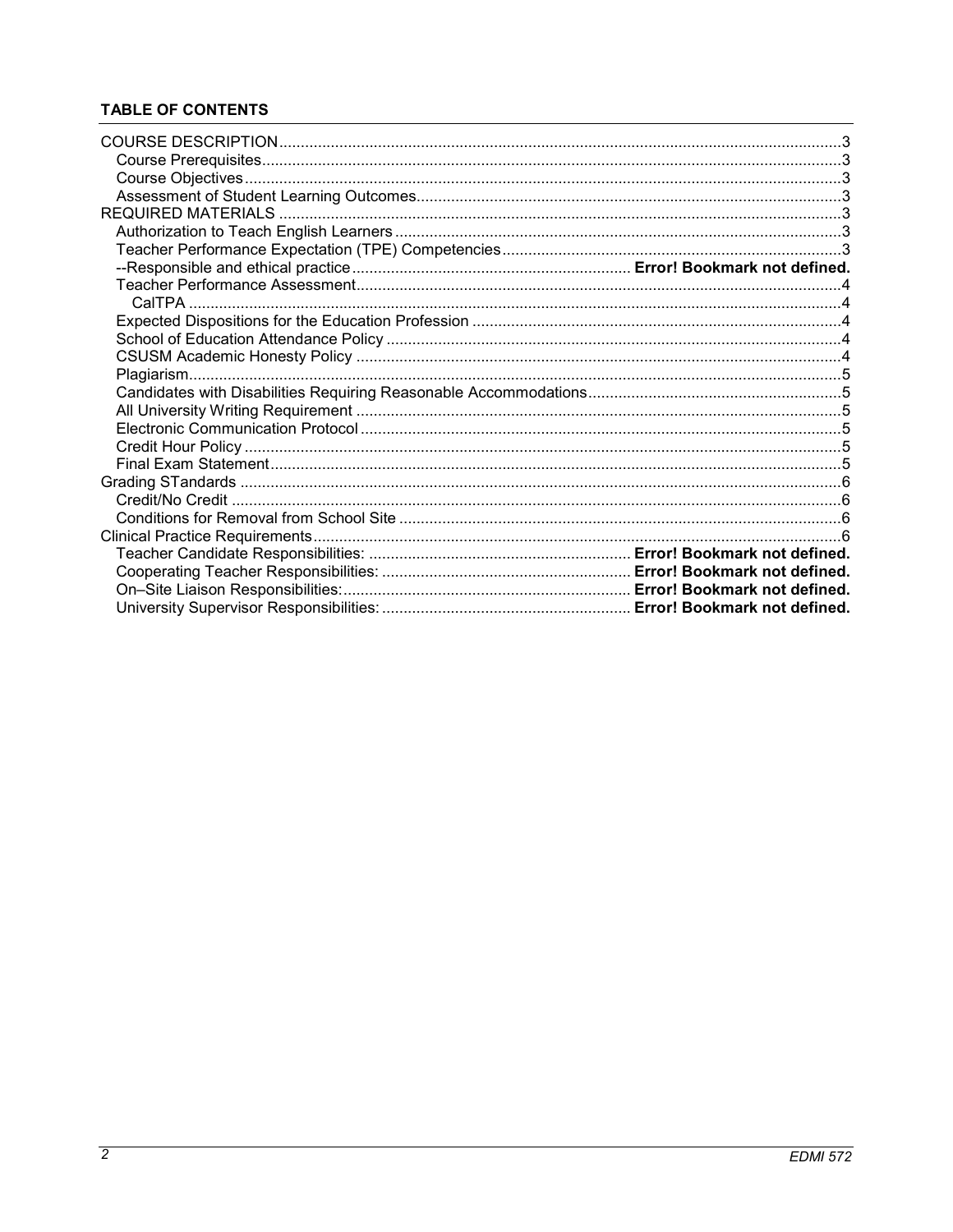# **COURSE DESCRIPTION**

<span id="page-2-0"></span>Observation and teaching in selected middle schools in grades 6-8 under the supervision of a classroom teacher, on-site liaison, and university supervisor, with clinical practice seminars. *May not be taken for credit by students who have received credit for EDMI 562. Graded Credit/No Credit.*

# <span id="page-2-1"></span>**Course Prerequisites**

Admission to the SOE Middle Level Education Program; Successful completion of EDMI 571 or 573; Successful passage of all sections of the Multiple Subject or Single Subject CSET exam.

### <span id="page-2-2"></span>**Course Objectives**

Candidates will:

- Assess and instruct young adolescent students of various cultural and linguistic backgrounds in middle school classrooms
- Demonstrate mastery of the Teacher Performance Expectations as assessed using the *TPE Assessment* form
- Demonstrate mastery of the Professional Dispositions as assessed using the *Middle Level Professional Dispositions Rubric*
- Use technology effectively to collect and analyze data about student learning and then use those data to adjust instruction accordingly

### <span id="page-2-3"></span>**Assessment of Student Learning Outcomes**

- Two formal observations each by the university supervisor and on-site liaison. Observations are grounded by the professional dispositions and teacher performance expectations (TPEs).
- Four formal observations by the cooperating teacher. Observations are grounded by the professional dispositions and teacher performance expectations (TPEs).
- Completion of the professional dispositions rubric and the TPE Assessment form; both of which summarize performance and professional growth.

<span id="page-2-4"></span>The evaluations are developed with input from the candidate's university supervisor and cooperating teacher.

### **REQUIRED MATERIALS**

Because this is a supervised clinical practice experience, the materials for this class include the *Assessment of Teacher Performance Expectations Assessment* form, the *Middle Level Professional Dispositions Rubric*, and the *Clinical Practice Summary* that are found on the School of Education website for clinical practice. Additional materials on the website include the *Middle Level Clinical Practice Handbook* along with other forms used in clinical practice. [\(http://www.csusm.edu/education/ClinicalPractice/HandbookML.html\)](http://www.csusm.edu/education/ClinicalPractice/HandbookML.html)

### <span id="page-2-5"></span>**Authorization to Teach English Learners**

This credential program has been specifically designed to prepare teachers for the diversity of languages often encountered in California public school classrooms. The authorization to teach English learners is met through the infusion of content and experiences within the credential program, as well as additional coursework. Candidates successfully completing this program receive a credential with authorization to teach English learners. *(Approved by CCTC in SB 2042 Program Standards, August 02)*

# <span id="page-2-6"></span>**Teacher Performance Expectation (TPE) Competencies**

The course objectives, assignments, and assessments have been aligned with the CTC standards for the Single Subject and Multiple Subject credentials. This course is designed to help teachers seeking a California teaching credential to develop the skills, knowledge, and attitudes necessary to assist schools and district in implementing effective programs for all students. The successful candidate will be able to merge theory and practice in order to realize a comprehensive and extensive educational program for all students. You will be required to formally address the all TPEs in this course.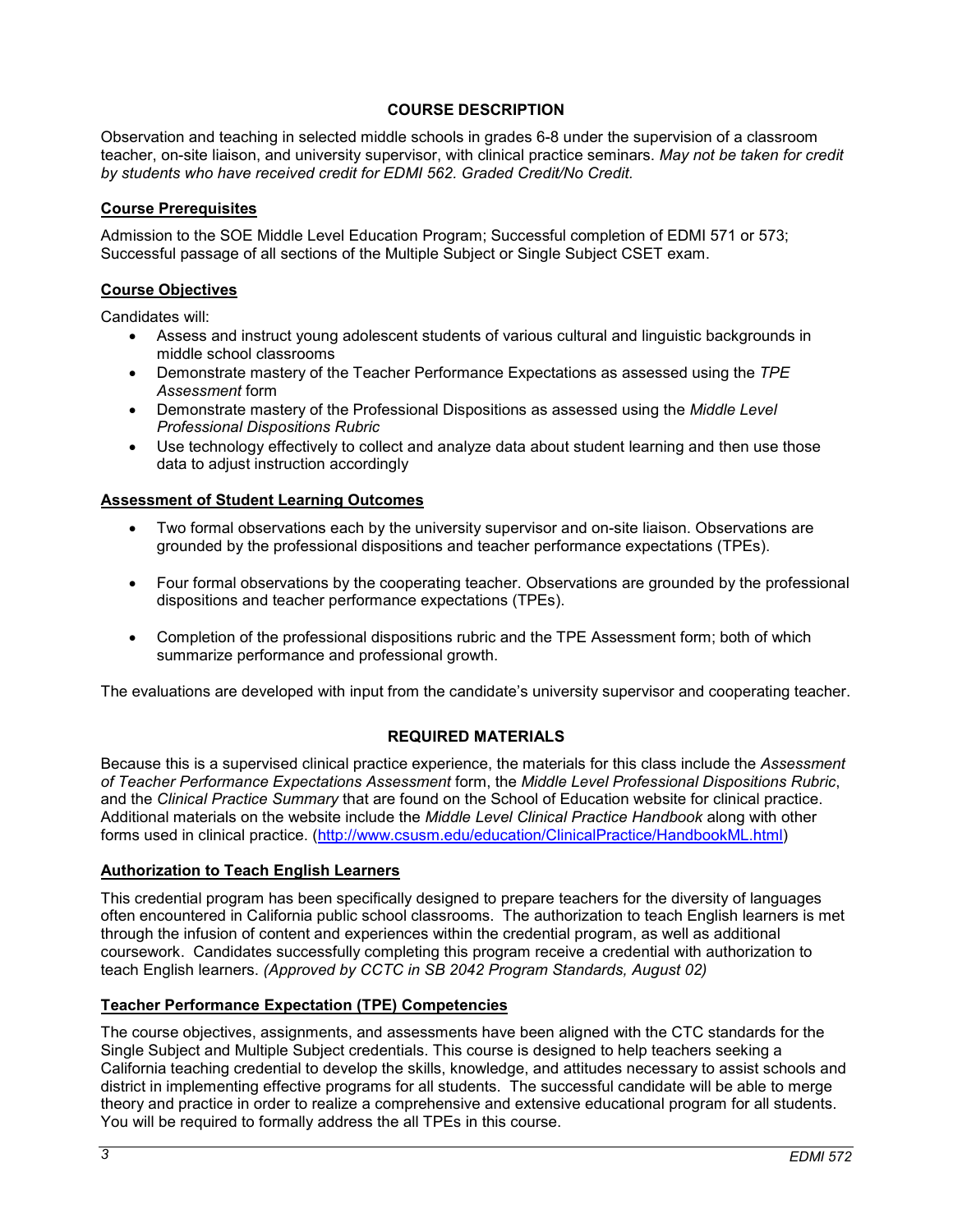# <span id="page-3-0"></span>**Teacher Performance Assessment**

<span id="page-3-1"></span>Beginning July 1, 2008 all California credential candidates must successfully complete a state-approved Teacher Performance Assessment (TPA), as part of the credential program of preparation.

### **CalTPA**

To assist with your successful completion of the CalTPA, a series of informational seminars are offered over the course of the program. TPA related questions and logistical concerns are to be addressed during the seminars. Your attendance to TPA seminars will greatly contribute to your success on the assessment. The CalTPA Candidate Handbook, TPA seminar schedule, and other TPA support materials may be found on this website: <http://www.ctcpa.nesinc.com/Home.aspx>

Additionally, to support your success in your credential program and with TPA, SOE classes use common pedagogical language, lesson plans (lesson designs), and unit plans (unit designs).

### <span id="page-3-2"></span>**Expected Dispositions for the Education Profession**

Education is a profession that has, at its core, certain dispositional attributes that must be acquired and developed. Teaching and working with learners of all ages requires not only specific content knowledge and pedagogical skills but also positive attitudes about multiple dimensions of the profession. The School of Education has identified six dispositions that must be evident in teacher candidates: social justice and equity, collaboration, critical thinking, professional ethics, reflective teaching and learning, and life-long learning. These dispositions have observable actions that will be assessed throughout the preparation program. For each dispositional element, there are three levels of performance - *unacceptable*, *initial target*, and *advanced target*. The description and rubric for the three levels of performance offer measurable behaviors and examples.

The assessment is designed to provide candidates with ongoing feedback for their growth in professional dispositions and includes a self-assessment by the candidate. The dispositions and rubric are presented, explained and assessed in one or more designated courses in each program as well as in clinical practice. Based upon assessment feedback candidates will compose a reflection that becomes part of the candidate's Teaching Performance Expectation portfolio. Candidates are expected to meet the level of *initial target* during the program.

### <span id="page-3-3"></span>**School of Education Attendance Policy**

Due to the dynamic and interactive nature of courses in the School of Education, all candidates are expected to attend all classes and participate actively. At a minimum, candidates must attend more than 80% of class time, or s/he may not receive a passing grade for the course at the discretion of the instructor. Individual instructors may adopt more stringent attendance requirements. Should the candidate have extenuating circumstances, s/he should contact the instructor as soon as possible. *(Adopted by the COE Governance Community, December, 1997).*

**For Clinical Practice: All teacher candidates are expected to be present at their assigned school site all day every day during the second eight weeks of the semester as well as Thursdays during the first eight weeks of the semester. Should the teacher candidate have extenuating circumstances, s/he should contact the university supervisor and cooperating teacher as soon as possible.** 

### <span id="page-3-4"></span>**CSUSM Academic Honesty Policy**

Students will be expected to adhere to standards of academic honesty and integrity, as outlined in the Student Academic Honesty Policy. All assignments must be original work, clear and error-free. All ideas/material that are borrowed from other sources must have appropriate references to the original sources. Any quoted material should give credit to the source and be punctuated accordingly.

Academic Honesty and Integrity: Students are responsible for honest completion and representation of their work. Your course catalog details the ethical standards and penalties for infractions. There will be zero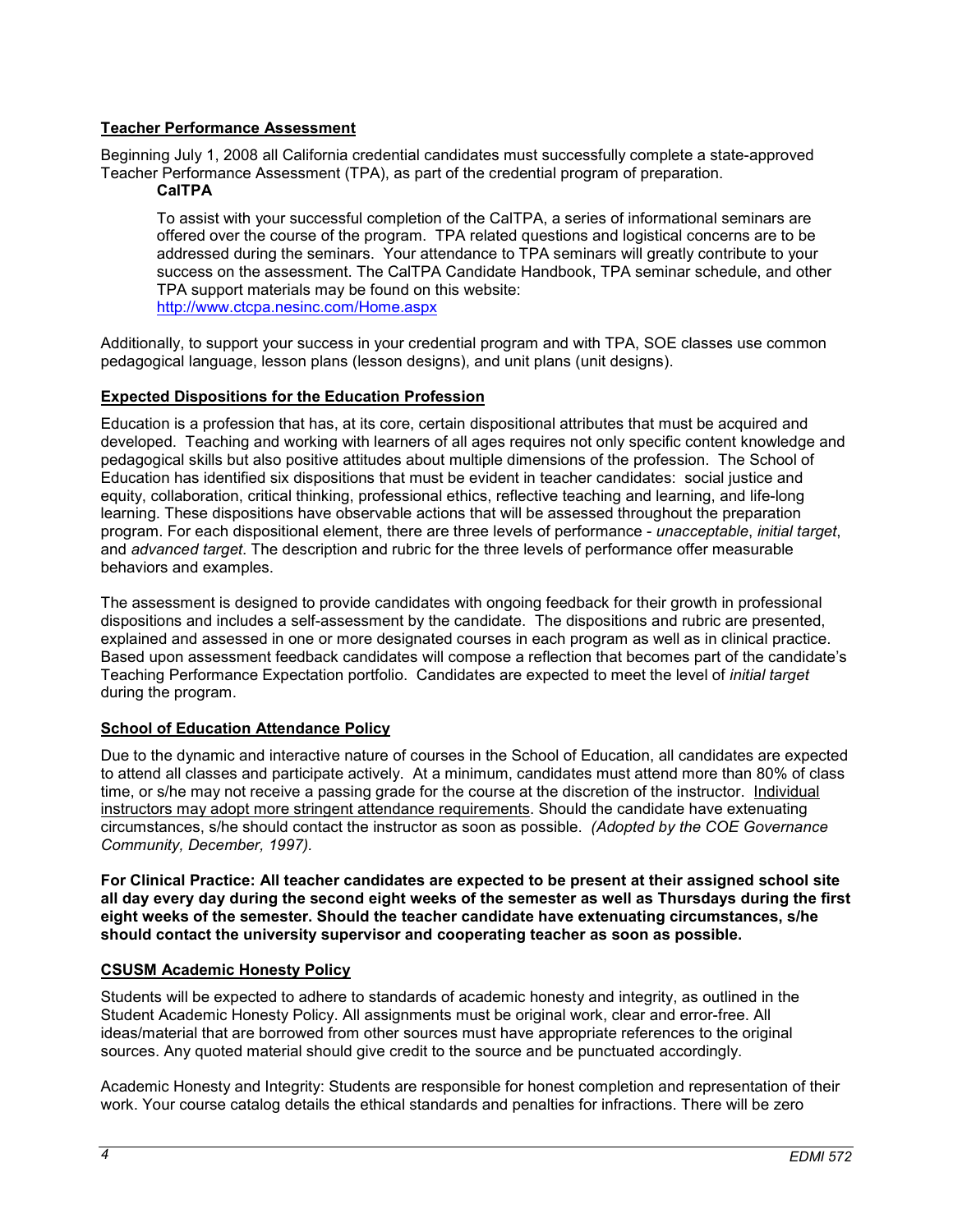<span id="page-4-6"></span>tolerance for infractions. If you believe there has been an infraction by someone in the class, please bring it to the instructor's attention. The instructor reserves the right to discipline any student for academic dishonesty, in accordance with the general rules and regulations of the university. Disciplinary action may include the lowering of grades and/or the assignment of a failing grade for an exam, assignment, or the class as a whole.

Incidents of Academic Dishonesty will be reported to the Dean of Students. Sanctions at the University level may include suspension or expulsion from the University.

Refer to the full Academic Honesty Policy at: [http://www.csusm.edu/policies/active/documents/Academic\\_Honesty\\_Policy.html](http://www.csusm.edu/policies/active/documents/Academic_Honesty_Policy.html)

# <span id="page-4-0"></span>**Plagiarism**

As an educator, it is expected that each candidate (course participant) will do his/her own work, and contribute equally to group projects and processes. Plagiarism or cheating is unacceptable under any circumstances. If you are in doubt about whether your work is paraphrased or plagiarized see the Plagiarism Prevention for Students website [http://library.csusm.edu/plagiarism/index.html.](http://library.csusm.edu/plagiarism/index.html) If there are questions about academic honesty, please consult the University catalog.

### <span id="page-4-1"></span>**Candidates with Disabilities Requiring Reasonable Accommodations**

Candidates with disabilities who require reasonable accommodations must be approved for services by providing appropriate and recent documentation to the Office of Disability Support Services (DSS). This office is located in Craven Hall 4300, and can be contacted by phone at (760) 750-4905, or TTY (760) 750- 4909. Candidates authorized by DSS to receive reasonable accommodations should meet with their instructor during office hours or, in order to ensure confidentiality, in a more private setting.

### <span id="page-4-2"></span>**All University Writing Requirement**

Every course at the university must have a writing requirement of at least 2500 words. The requirement is met in this class through the signature assignments as described below. **Electronic Communication Protocol**

<span id="page-4-3"></span>Electronic correspondence is a part of your professional interactions. If you need to contact the instructor, email is often the easiest way to do so. It is my intention to respond to all received e-mails in a timely manner. Please be reminded that e-mail and on-line discussions are a very specific form of communication, with their own nuances and etiquette. For instance, electronic messages sent in all upper case (or lower case) letters, major typos, or slang, often communicate more than the sender originally intended. With that said, please be mindful of all e-mail and on-line discussion messages you send to your colleagues, to faculty members in the School of Education, or to persons within the greater educational community. All electronic messages should be crafted with professionalism and care.

Things to consider:

- Would I say in person what this electronic message specifically says?
- How could this message be misconstrued?
- Does this message represent my highest self?
	- Am I sending this electronic message to avoid a face-to-face conversation?

In addition, if there is ever a concern with an electronic message sent to you, please talk with the author in person in order to correct any confusion.

### <span id="page-4-4"></span>**Credit Hour Policy**

University credit hour policy: Candidates are expected to spend a minimum of two hours outside of the classroom each week for each unit of credit engaged in learning.

### <span id="page-4-5"></span>**Final Exam Statement**

There is no final exam for this course.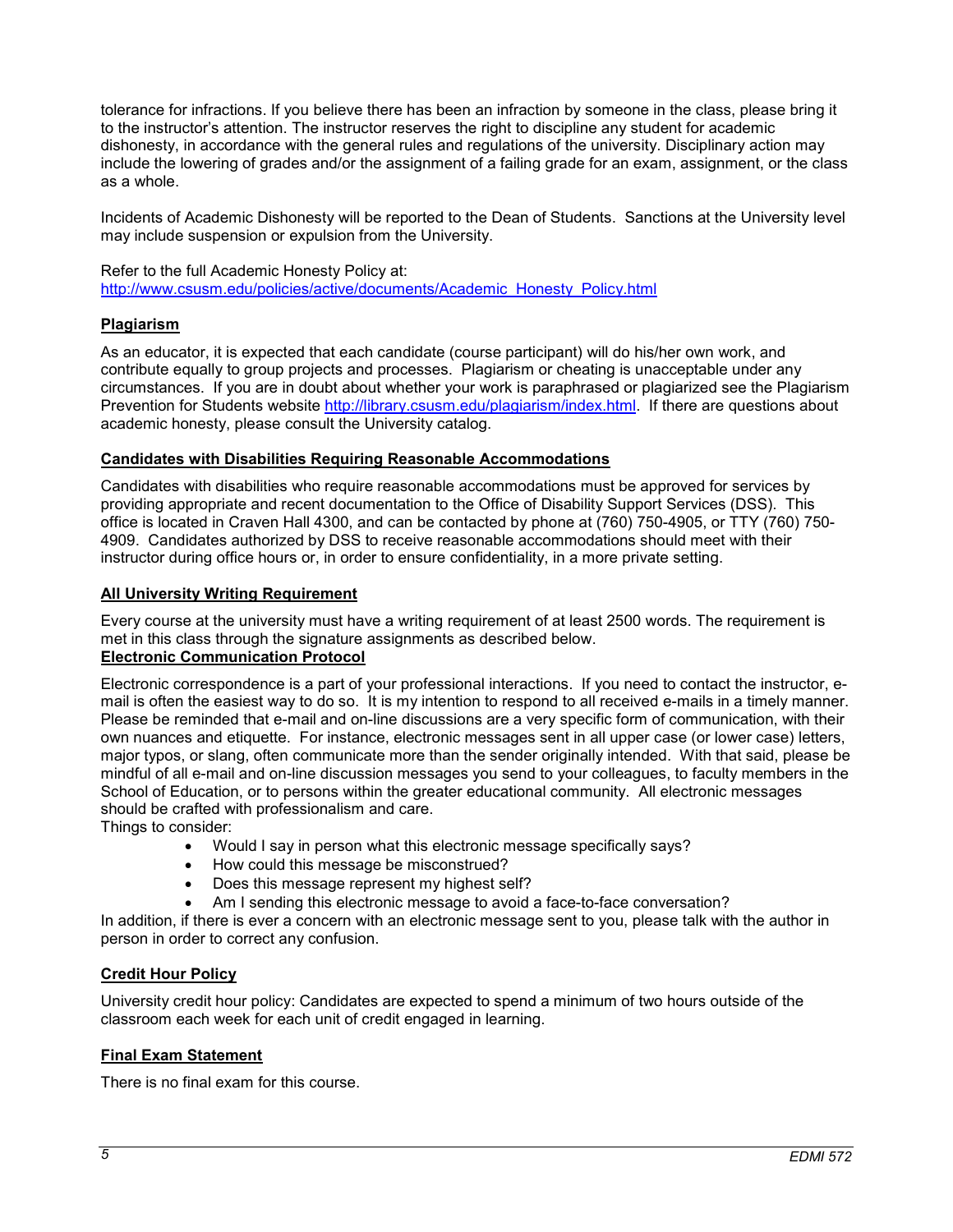# **GRADING STANDARDS**

# <span id="page-5-0"></span>**Credit/No Credit**

The cooperating teacher and teacher candidate complete the *TPE Assessment Form* and send it to the university supervisor in advance of the exit conference. This document serves as official verification of successful completion of Clinical Practice and are required for the University to be able to recommend a candidate for a credential at the end of the program.

1. A grade of CREDIT (CR) or NO CREDIT (NC) will be assigned for Clinical Practice experiences by the University supervisor. If a teacher candidate has not successfully met the *Teacher Performance Expectations* for the Middle Level Education program (defined as "approaching" in CPI and "meets" in CPII) and/or has not met the *professional dispositions* at an appropriate level ("approaching" in CPI, "meets" in CPII), the candidate may be required to extend or repeat the experience. This information will be provided through a Statement of Concern in advance of the exit conference.

2. If a teacher candidate does not meet the requirements addressed in the Statement of Concern, a grade of NO CREDIT may be given. Granting of an additional opportunity for clinical practice will be made based on the circumstances under which the original NO CREDIT was given.

3. Should a second clinical practice experience be recommended, the Candidate must re-register for the clinical practice course prior to the new placement being made.

# <span id="page-5-1"></span>**Conditions for Removal from School Site**

A candidate will be removed from the school site and a Statement of Concern documenting the situation will be written immediately if a candidate:

- 1. Endangers students or others;
- 2. Violates recognized codes of conduct, e.g. CSUSM Student Code of Conduct, CSUSM Academic Honesty Policy NEA Code of Ethics, CA Education Code Section 44932; and/or
- 3. Is dismissed from the classroom or school site by the cooperating professional or site or district administrator. (see Statement of Concern- Guidelines www.csusm.edu/education/ClinicalPractice/HandbookML.html)

# **CLINICAL PRACTICE REQUIREMENTS**

<span id="page-5-2"></span>Teacher Candidate Responsibilities:

- 1. During the observation weeks, observe classes and assist in routine tasks and responsibilities. Learn student names and classroom procedures. Observe the contract hours scheduled by your site and your CT's schedule.
- 2. Be on site all day every day from October 21 through December 13. Contact the cooperating teacher and on-site liaison in case of absence. Observe the contract hours and holiday breaks scheduled by your school site and cooperating teacher. You will observe your district's breaks; NOT those of CSUSM.
- 3. Week 1:
	- a. Begin teaching half days, following the lesson plans devised by the cooperating teacher.
	- b. Assist the cooperating teacher in the remaining classes.
	- c. By the end of the week, create a calendar of your curriculum/instruction plan with your cooperating teacher. Take into account the time that your students will be engaged in preparation for and administration of district/state testing. Clarify your teaching responsibilities during testing time. Give a copy of the schedule to your on-site liaison and university supervisor.
- 4. Week 2:
	- a. Continue teaching your half-day classes, writing your own lesson plans that are approved by your cooperating teacher. Use the CSUSM Middle Level lesson-planning template.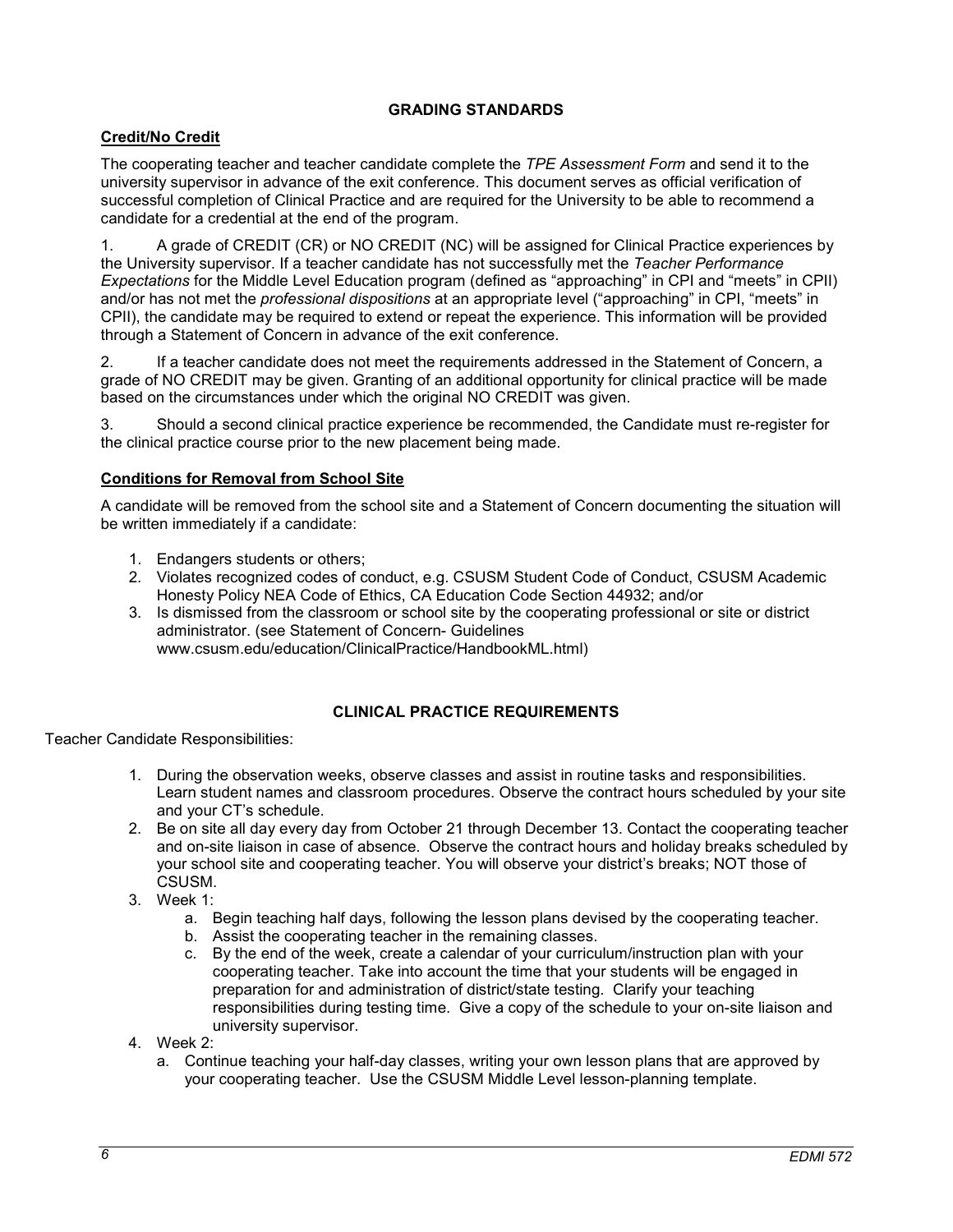- b. In addition, work with your cooperating teacher to take over teaching responsibilities in the remaining half-day of classes. With assistance, write lesson plans for the remaining classes. Your cooperating teacher may assist you in conducting instruction in those classes.
- 5. Week 3:
	- a. Take over teaching responsibilities for full days of teaching. Your cooperating teacher may assist you in conducting instruction in some classes.
	- b. Write your own lesson plans. Submit a complete lesson plan to the cooperating teacher and onsite liaison at least two days prior to teaching a lesson. Be sure to note any last minute revisions on your plan.
	- c. Confer regularly with the cooperating teacher and on-site liaison.
- 6. Remaining weeks:
	- a. Continue your responsibilities for all classes and continue teaching through December 13.
	- b. Submit a complete lesson plan to the cooperating teacher and on-site liaison at least two days prior to teaching a lesson. Be sure to note any last minute revisions on your plan.
	- c. Confer regularly with the cooperating teacher and on-site liaison.
	- d. During the second to last week of CPII, work with CT to fill out the TPE Assessment Checklist. This must be done collaboratively before the exit conference.
- 7. Attend end–of–semester exit conference (during the final week of CP) with the cooperating teacher, on–site liaison, and university supervisor. Bring your typed responses to the Teaching Performance Expectations Assessment Checklist to the exit conference and email a summary of your clinical practice experience to your university supervisor prior to the conference.
- 8. Attend all team, department, and faculty meetings, and other professional responsibilities. Engage in professional opportunities (e.g. extra-curricular duties, school events) as they arise. Attend seminars with the on–site liaison once full-time student teaching begins.
- 9. Be formally observed *at least four times by the cooperating teacher and twice each by the on-site liaison and university supervisor*; obtain written feedback using the CSUSM observation form.
- 10. Keep all CP documents (including lesson plans and observation notes) as evidence of meeting the TPEs (to be used when writing TPE Assessment Checklist).
- 11. **Bilingual Candidates Only:** Must complete and sign the Bilingual Authorization Field Experience Observation Form for Standard 2 and submit to Bilingual Authorization Taskstream.

# **Cooperating Teacher Responsibilities:**

- 1. Co-plan and co-teach curriculum and instruction with the teacher candidate. This includes a deliberate focus on guiding the teacher candidate to implement and develop curriculum, instruction, and assessment.
- 2. Allow the teacher candidate opportunities to implement teaching strategies learned in the university coursework.
- 3. Model effective and/or innovative differentiated teaching strategies.
- 4. Model the continuous assessment cycle of planning, teaching, and reflecting.
- 5. Gradually release responsibility instead of "turning over" the classroom. See Teacher Candidate Expectations above for suggested timeline. Promote ongoing examination of classroom practice through regular conversations, scheduled planning sessions, and frequent feedback.
- 6. Review the teacher candidate's lesson plans prior to teaching the lesson and provide feedback to them.
- 7. Confer regularly with the teacher candidate and provide ongoing constructive feedback. Communicate openly with the university supervisor and on-site liaison.
- 8. Observe as many lessons as possible with written and verbal comments. Written feedback from four observations must become part of the teacher candidate's record (use the CSUSM observation form).
- 9. Confer with the on-site liaison and university supervisor as needed.
- 10. Attend end–of–semester exit conference with the teacher candidate, on–site liaison, and university supervisor. Email a summary of your teacher candidate's Clinical Practice experience (including successes and suggestions for growth) to the university supervisor prior to the conference.
- 11. Attend the Clinical Practice Workshop (CPI in October, CPII in March). Details will be provided by your on-site liaison and/or university supervisor.